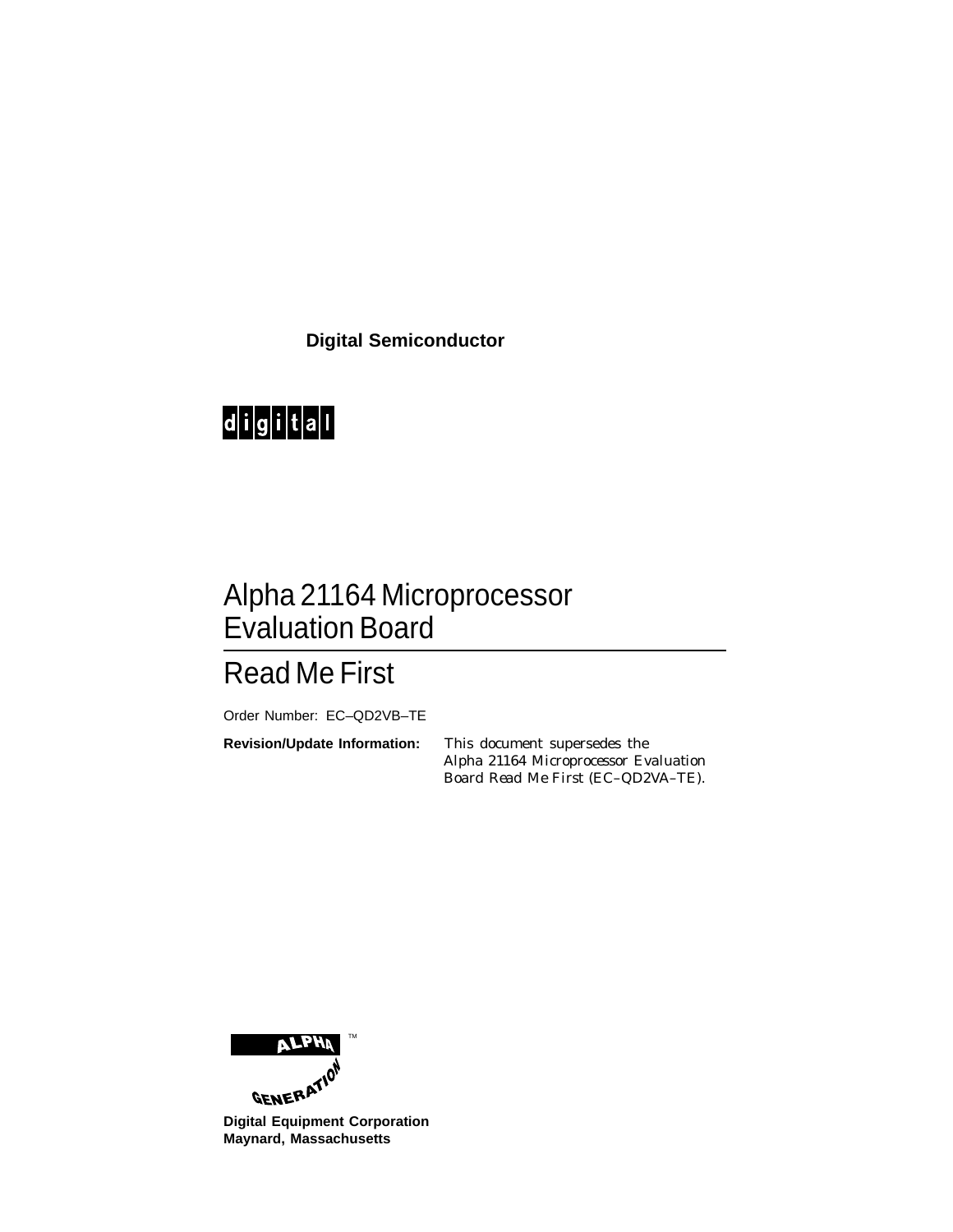#### **July 1995**

While Digital believes the information included in this publication is correct as of the date of publication, it is subject to change without notice.

Possession, use, or copying of the operating system software described in this publication is authorized only pursuant to a valid written license from Digital Equipment Corporation or an authorized sublicensor.

Digital Equipment Corporation makes no representations that the use of its products in the manner described in this publication will not infringe on existing or future patent rights, nor do the descriptions contained in this publication imply the granting of licenses to make, use, or sell equipment or software in accordance with the description.

Digital Equipment Corporation grants to the purchaser of Alpha microprocessor or peripheral sample designs and design tools a fully paid-up, nonexclusive, irrevocable, perpetual and worldwide license to copy, use, reproduce or have developed products based on or that incorporate all, or a portion of the sample board designs and to manufacture, have manufactured, market, sell, lease, license or otherwise distribute such products based on, or that incorporate the sample Digital Alpha microprocessor or peripheral products.

© Digital Equipment Corporation 1995.

All rights reserved.

AlphaGeneration, DEC, DECchip, DECladebug, Digital, OpenVMS, VAX, VAX DOCUMENT, the AlphaGeneration design mark, and the DIGITAL logo are trademarks of Digital Equipment Corporation.

Digital Semiconductor is a Digital Equipment Corporation business. Digital UNIX Version 3.2 for Alpha is a UNIX 93 branded product.

ABEL is a trademark of Data I/O Corporation. CompuServe is a registered trademark of CompuServe, Inc. Intel is a trademark of Intel Corporation. Motorola is a registered trademark of Motorola, Inc. NT and Windows NT are trademarks of Microsoft Corporation. PAL and MACH are trademarks of Advanced Micro Devices, Inc. PKZIP is a trademark of PKWARE, Inc. PostScript is a registered trademark of Adobe Systems, Inc. Powerview and Viewsim are trademarks of Viewlogic Systems, Inc. UNIX is a registered trademark in the United States and other countries, licensed exclusively through X/Open Company Ltd.

All other trademarks and registered trademarks are the property of their respective owners.

This document was prepared using VAX DOCUMENT Version 2.1.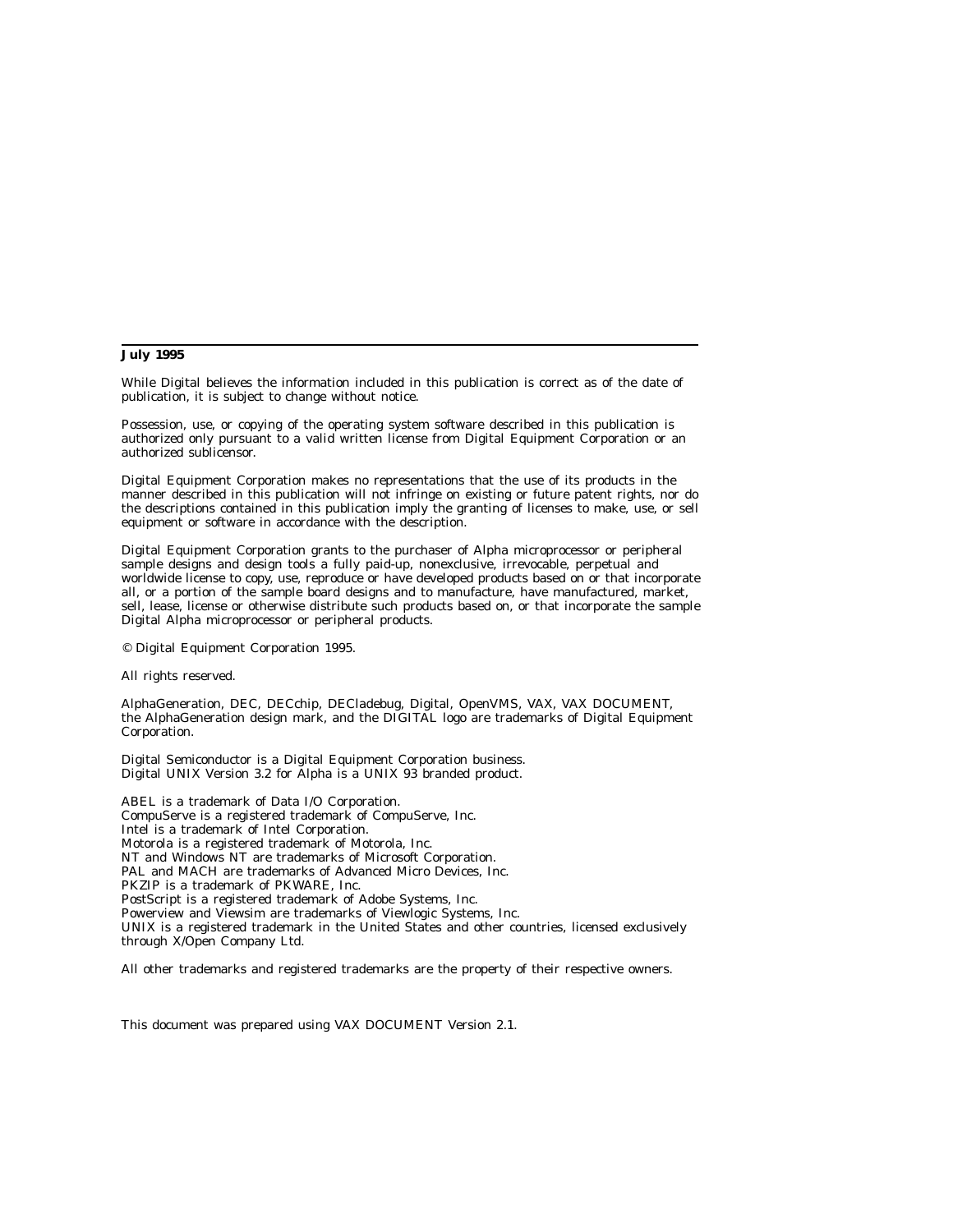## **1 Introduction to the Alpha 21164 Microprocessor Evaluation Board Kit**

The Alpha 21164 Microprocessor Evaluation Board (EB164) Kit is an evaluation and development module designed to introduce you to the Alpha 21164 microprocessor and DECchip 21171 chipset and to help you learn more about designing the chips into your products.

This document, *Alpha 21164 Microprocessor Evaluation Board Read Me First*, provides an overview of the kit contents and gives some information about how to begin using the EB164.

**Note** 2008

If you purchased only the Alpha 21164 Evaluation Board Design Kit, proceed to Section 6. If you purchased the Alpha 21164 Evaluation Board Kit, continue reading.

## **2 EB164 Kit Contents**

The Alpha 21164 Microprocessor Evaluation Board Kit contains the following:

- The Alpha 21164 Microprocessor Evaluation Board (EB164)
- The Alpha Evaluation Board Software Developer's Kit (EBSDK) on CD–ROM
- The Alpha 21164 Evaluation Board Design Kit on 3.5-inch diskettes and a  $4 \text{ mm} \times 60 \text{ m }$  DAT cassette
- The Alpha 21164 Windows NT 3.51 Installation Kit
- The Alpha 21164 Microprocessor Evaluation Board Documentation Set
- The Alpha 21066A/AlphaPC64 and Alpha 21164 Microprocessor Evaluation Board Accessories Kit

**Note** \_\_\_\_\_\_\_\_

The Windows NT 3.51 operating system is not included and must be purchased separately.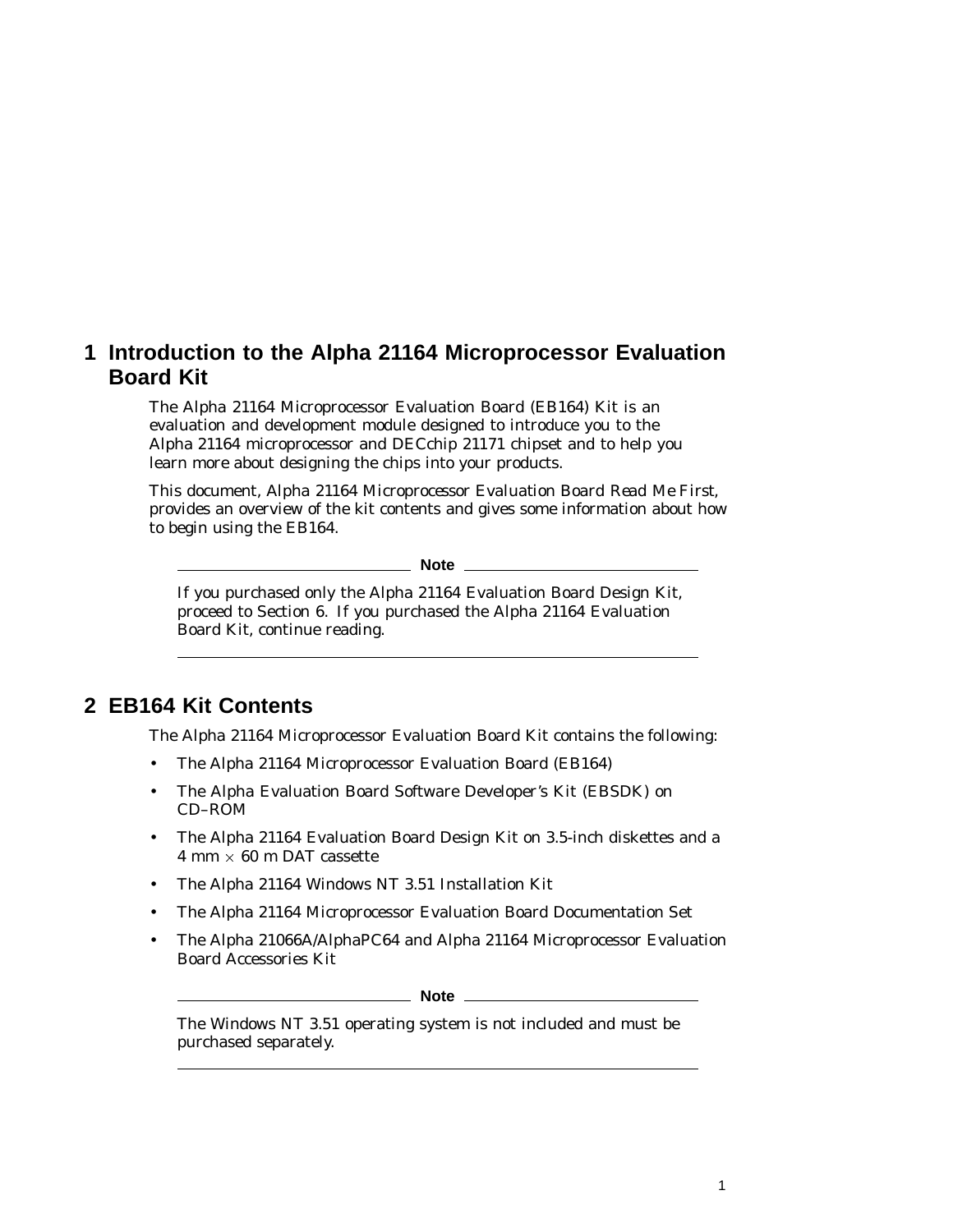# **3 Documentation Provided**

The following documentation is included in the EB164 Kit:

| <b>Title</b>                                                                               | <b>Order Number</b> |
|--------------------------------------------------------------------------------------------|---------------------|
| Alpha 21164 Microprocessor Documentation                                                   |                     |
| Alpha AXP Architecture Handbook                                                            | EC-QD2KA-TE         |
| Alpha 21164 Microprocessor Data Sheet                                                      | <b>EC-QAEPB-TE</b>  |
| Alpha 21164 Microprocessor Product Brief                                                   | <b>EC-QAENB-TE</b>  |
| Alpha 21164 Microprocessor Hardware Reference Manual                                       | EC-QAEQB-TE         |
| SPICE Models for Alpha Microprocessors and Peripheral Chips:<br><b>An Application Note</b> | EC-QA4XB-TE         |

| Alpha Microprocessors Evaluation Board Software Documentation                       |                    |  |
|-------------------------------------------------------------------------------------|--------------------|--|
| PALcode for Alpha Microprocessors System Design Guide                               | EC-QFGLB-TE        |  |
| Alpha Microprocessors Evaluation Board Debug Monitor User's<br>Guide                | EC-QHUVB-TE        |  |
| Alpha Microprocessors Evaluation Board Software Design Tools<br>User's Guide        | <b>EC-QHUWA-TE</b> |  |
| Alpha Microprocessors SROM Mini-Debugger User's Guide                               | <b>EC-QHUXA-TE</b> |  |
| Alpha Evaluation Boards Software Developer's Kit Read Me First                      | <b>EC-QERSC-TE</b> |  |
| Alpha Microprocessors Evaluation Board Windows NT 3.51<br><b>Installation Guide</b> | EC-QLUAB-TE        |  |

| Alpha 21164 Microprocessor Evaluation Board Documentation |             |
|-----------------------------------------------------------|-------------|
| Alpha 21164 Microprocessor Evaluation Board Read Me First | EC-QD2VB-TE |
| Alpha 21164 Microprocessor Evaluation Board Product Brief | EC-QCZZC-TE |
| Alpha 21164 Microprocessor Evaluation Board User's Guide  | EC-OD2UB-TE |

| <b>Associated DECchip Documentation</b>                     |               |
|-------------------------------------------------------------|---------------|
| DECchip 21171 Core Logic Chipset Product Brief              | EC-OC3EB-TE   |
| DECchip 21171 Core Logic Chipset Technical Reference Manual | $EC-OE18A-TE$ |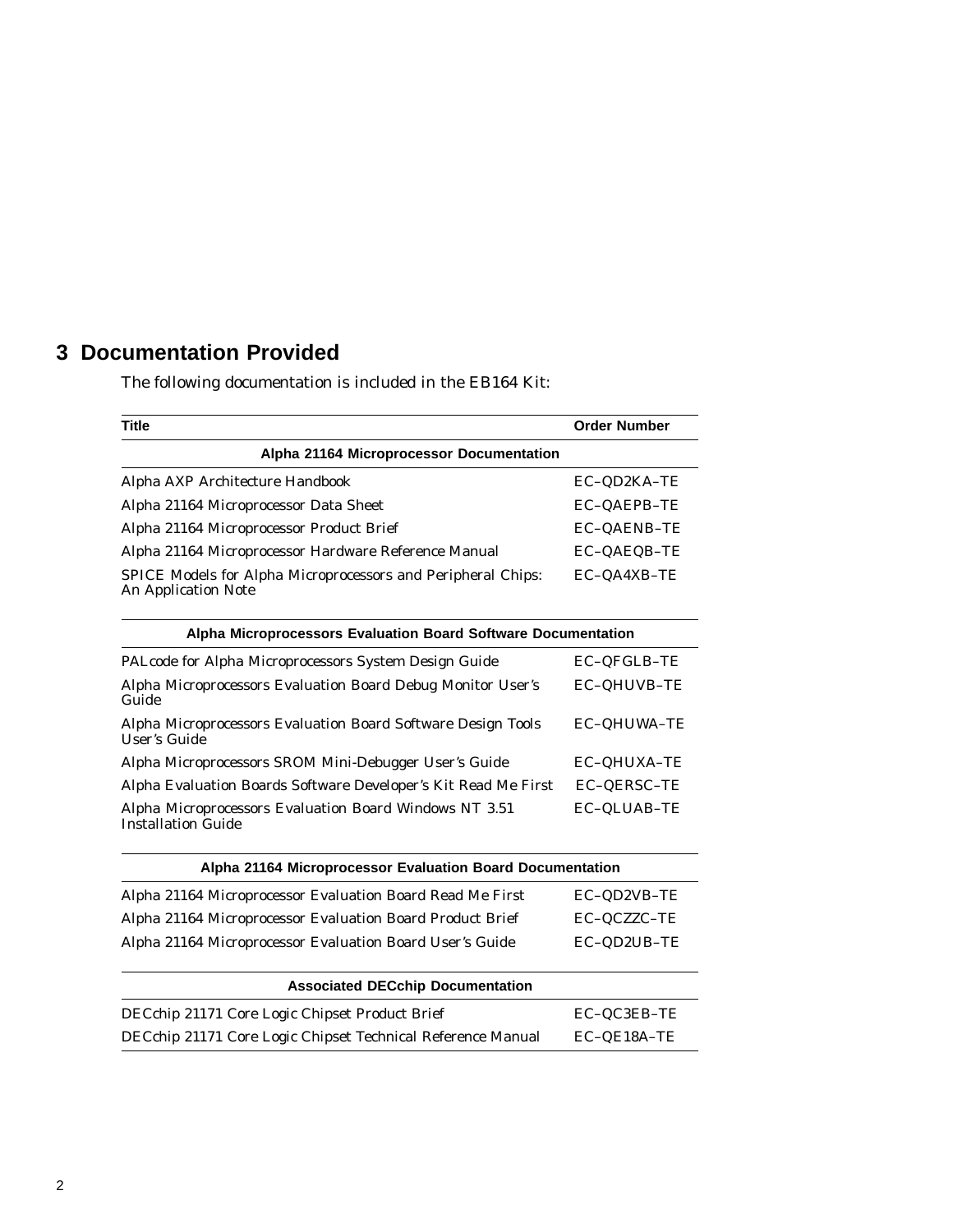### **4 Additional Hardware Requirements**

Before turning on the power to your EB164, you must provide the following components in addition to those supplied in the kit. The components needed depend upon the intended use of the EB164 board.

- A 275-watt industry-standard PC power supply that includes a 3.3-V, 16.0-A dc output
- A terminal or a serial line connection to another system running a terminal emulation package

You may want to provide a system enclosure that will accept a full-size motherboard (optional).

The following additional components are required to install Windows NT 3.51 on the EB164:

- A PS/2 compatible 101-key keyboard
- A PS/2 compatible mouse
- A supported PCI or ISA bus graphics card, cables, and a compatible monitor
- A supported PCI or ISA bus SCSI controller and cables
- A SCSI CD–ROM drive
- An IDE or SCSI hard drive

For more information about hardware requirements and for the location of board connectors and jumpers, see the System Configuration and Connectors chapter in the *Alpha 21164 Microprocessor Evaluation Board User's Guide*.

Refer to the *Alpha Microprocessors Evaluation Board Windows NT 3.51 Installation Guide* provided in the Alpha 21164 Windows NT 3.51 Installation Kit and the Microsoft *Hardware Compatibility List*<sup>1</sup> for Windows NT 3.51 to determine which SCSI controllers and graphics cards are supported.

<sup>&</sup>lt;sup>1</sup> To obtain the *Hardware Compatibility List*, contact Microsoft's Customer Service representatives at 1–800–426–9400. You can also access CompuServe Information Systems in Library 1 of the WINNT forum (GO WINNT) or Library 17 of the MSWIN32 forum (GO MSWIN32).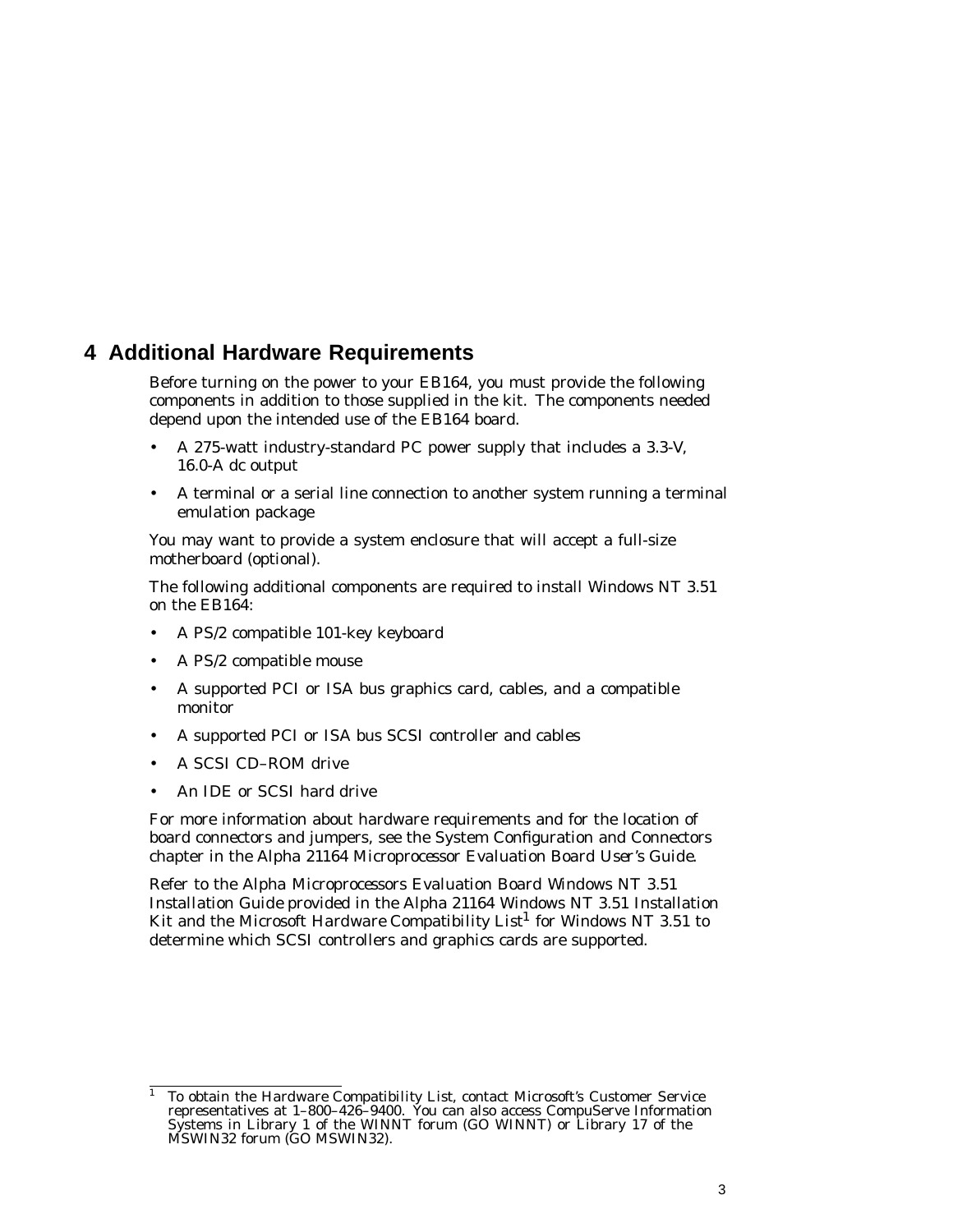### **5 Starting Up and Using the EB164**

After all the required hardware components have been assembled, connect them to the EB164 by using the module connectors. For a standard system (without Windows NT), follow the procedure listed in Section 5.1. For a system using Windows NT, perform the additional steps listed in Section 5.2. For information about the location of the module connectors, refer to the System Configuration and Connectors chapter of the *Alpha 21164 Microprocessor Evaluation Board User's Guide*.

Two firmware programs have been loaded into the EB164 1MB flash ROM. They are the debug monitor and the Windows NT ARC firmware. The debug monitor is a serial line monitor program used to perform software and hardware debug functions. The Windows NT ARC firmware is used to install and boot Windows NT 3.51. The EB164 system has been configured to start the debug monitor by default. Once the debug monitor is running, you can switch to Windows NT ARC firmware.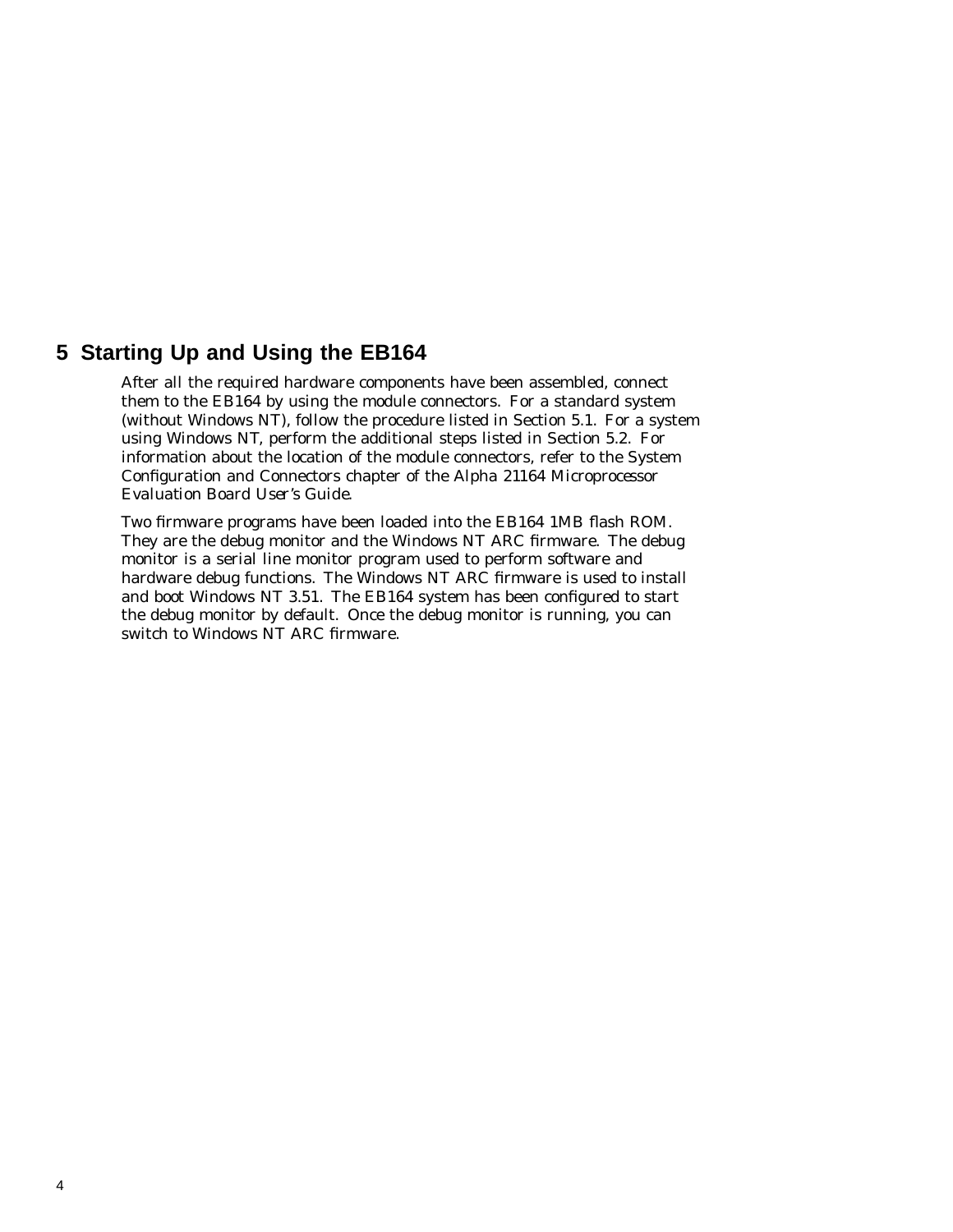### **5.1 Starting the Debug Monitor**

To start the debug monitor on your EB164, follow this procedure:

- 1. Connect the 9-pin serial port adapter cable, provided in the kit, to the COM1 connector at J27. Insert the connector in the proper orientation, so that pin 1 on the cable matches pin 1 on the board header (as indicated on the module).
- 2. Connect your terminal to the COM1 port, using a cable arrangement appropriate to your terminal. Set the terminal to 9600 baud, 8 data bits, 1 stop bit, no parity.
- 3. Connect the power supply to the EB164 board, as shown in Figure 1, with standard power to J29, and with 3.3-V dc power to J18.
- 4. Connect the supplied 3.5-inch diskette drive. The 34-pin diskette drive cable goes from connector J31 on your EB164 to the diskette drive. The drive should be connected at the very end of the cable closest to the twist in the cable. Attach a power connector to the drive. Again, make sure to insert the connector in the proper orientation so that pin 1 on the cable matches pin 1 on the board header (as indicated on the module).
- 5. If you plan to use your EB164 on a network, install the Ethernet controller board (DE435) in one of the PCI connectors as outlined in the DE435 documentation.
- 6. Turn on the power to your terminal and to the EB164.
- 7. Observe the debug monitor messages that immediately follow when the EB164 is turned on. These messages describe your system configuration, version dates, and memory size, and conclude with the EB164> system prompt.
- 8. Verify the memory size and system configuration information displayed.
- 9. If you do not see the debug monitor messages, turn off the power to the EB164. Verify that the previous steps were performed correctly, verify the seating of the memory SIMMs, and check that all the jumpers are in their default positions. Then repeat steps 6 through 8.

The EB164 is ready to be used. Refer to the *Alpha Microprocessors Evaluation Board Debug Monitor User's Guide* for a complete list of commands.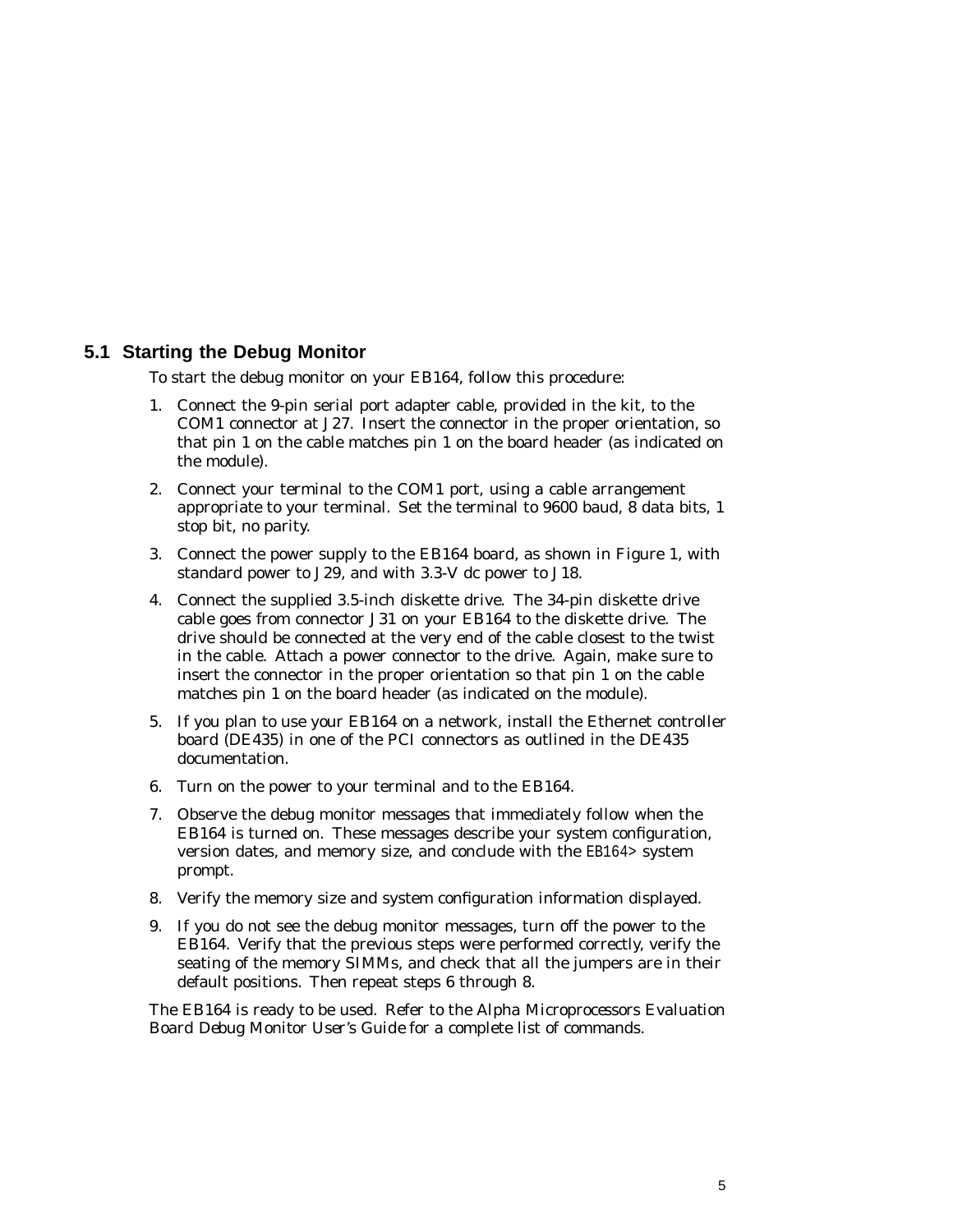**Figure 1 EB164 Power Connectors**



MK−2306−28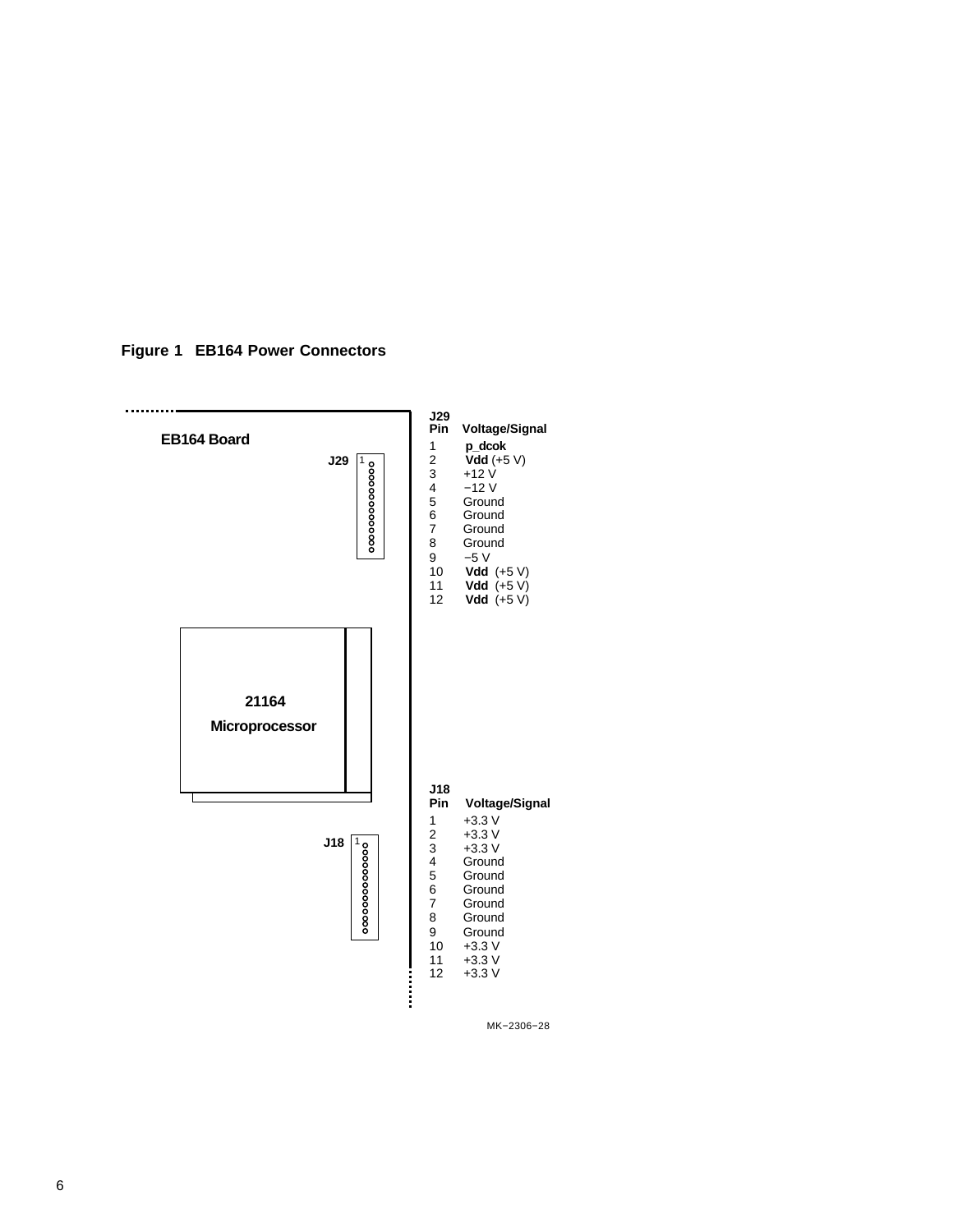### **5.2 Starting Windows NT ARC Firmware**

If you plan to install Windows NT 3.51 on your EB164, turn off the power to the EB164, and proceed with the following hardware configuration procedure:

- 1. Connect the keyboard cable to connector J32.
- 2. Connect the mouse cable to connector J34.
- 3. Install the SCSI controller in a free PCI or ISA connector and attach the CD–ROM drive. If you will be using a SCSI hard drive, install the hard drive now. Refer to the manufacturer's instructions for installing these devices. Verify that a unique SCSI ID is assigned to each device you attach to the SCSI bus.
- 4. If you will be using an IDE hard drive, attach your IDE cable to connector J28 in the proper orientation and install your hard drive. The disk should be configured as the primary device on the IDE bus. Refer to the manufacturer's instructions for setting up the hard drive.
- 5. Install the graphics card into either a PCI or ISA connector, depending on the card you are using. Connect the graphics card to a compatible monitor following the graphics card manufacturer's instructions.
- 6. Verify that the jumper from J14-2 to J14-3 is inserted, allowing the flash ROM to be written. If the Windows NT ARC firmware is unable to write to flash ROM, it prints the device error message and stops.
- 7. Turn on the power to the EB164, and verify that the debug monitor configuration messages displayed are accurate. If the debug monitor does not start or if a configuration problem is noted, review your hardware configuration and then proceed to the next step.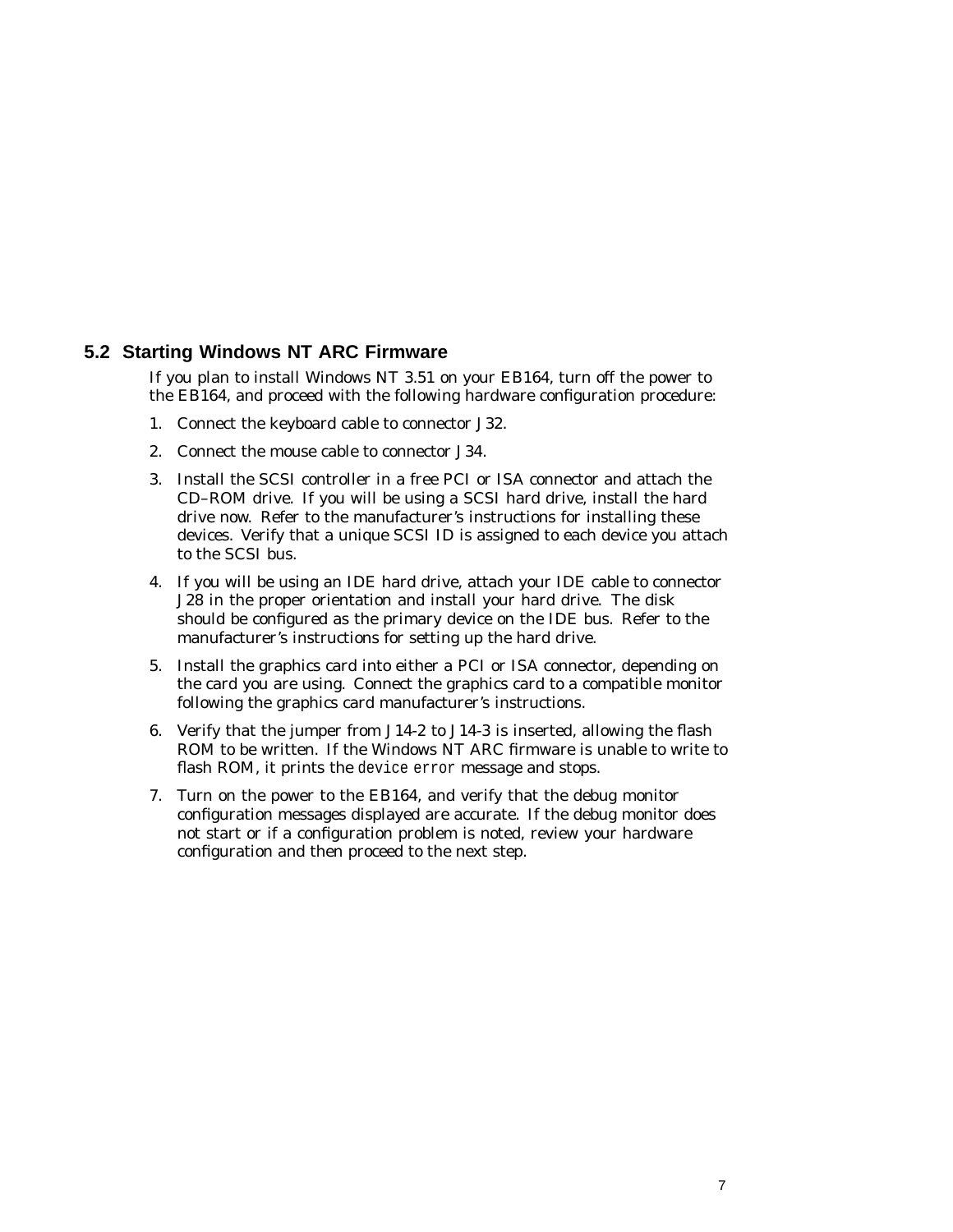8. The firmware contained in the serial ROM on your EB164 determines which firmware image is loaded from the flash ROM at power-up. At this point, you want the serial ROM to load the Windows NT ARC firmware so you can proceed with installing Windows NT on your EB164.

The serial ROM firmware uses a value stored in the nonvolatile RAM of the realtime clock to determine which firmware image to load.

Use the following debug monitor commands to select Windows NT ARC firmware and to verify the selection:

EB164> **bootopt nt**

```
O/S type selected: "The Windows NT Operating System"
....Firmware type: "Windows NT Firmware"
```
#### EB164> **bootopt**

```
Predefined bootoptions are...
  "0" "Alpha Evaluation Board Debug Monitor" "DBM"
  "1" "The Windows NT Operating System" "NT"
  "2" "OpenVMS" "VMS"
  "3" "Digital UNIX" "UNIX"
O/S type selected: "The Windows NT Operating System"
....Firmware type: "Windows NT Firmware"
EB164>
```
The presence of a jumper at J1–25/26 (see CONF11 on the module) forces the serial ROM firmware to load the alternate image selected by the value in the nonvolatile RAM. Turn off the power to the EB164 and install the jumper at J1–25/26. (The absence of this jumper overrides the value stored in the nonvolatile RAM.)

9. Turn on the power to the EB164. After the power-up diagnostics are run, the ARC console boot menu appears on the graphics display.

If the ARC console boot menu does not appear, check the output of COM1 for error messages and review your hardware configuration.

You are ready for software installation. Refer to the *Alpha Microprocessors Evaluation Board Windows NT 3.51 Installation Guide* for instructions.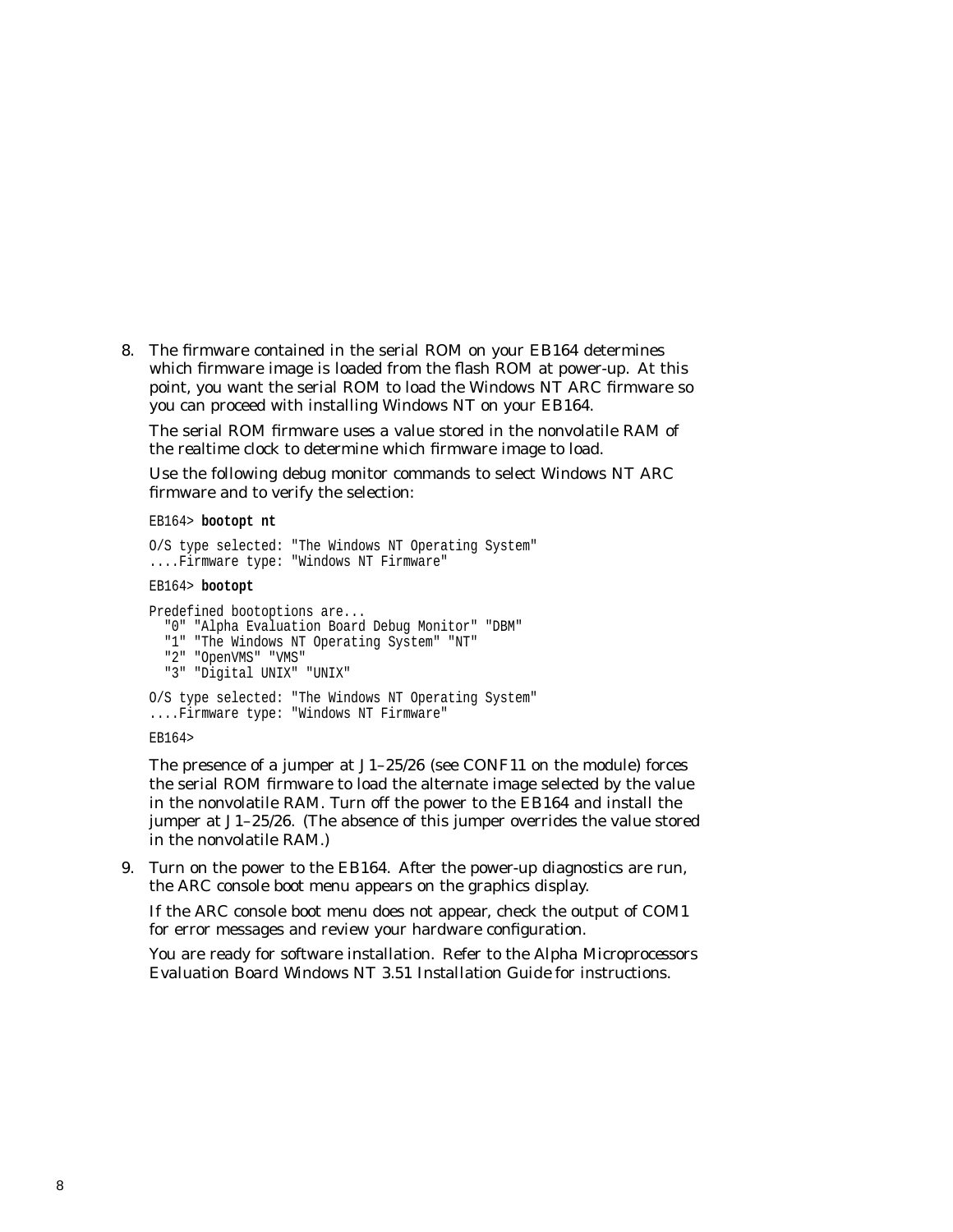### **5.3 Returning from Windows NT ARC Firmware to the Debug Monitor**

You may use either of these two methods to return to the debug monitor after the Windows NT ARC firmware has been selected:

- 1. Turn off the power to the EB164, remove the jumper from J1-25/26 (CONF11 on the module), then turn on the power to the EB164.
- 2. Use the ARC firmware menus to choose the debug monitor.
	- a. At the Boot menu, choose **Supplementary menu...**.
	- b. At the Supplementary menu, choose **Setup the system...**.
	- c. At the Setup the system menu, choose **Machine specific setup...**.
	- d. At the Machine specific setup menu, choose **Debug Monitor**.
	- e. Turn off the power to the EB164, then turn the power back on.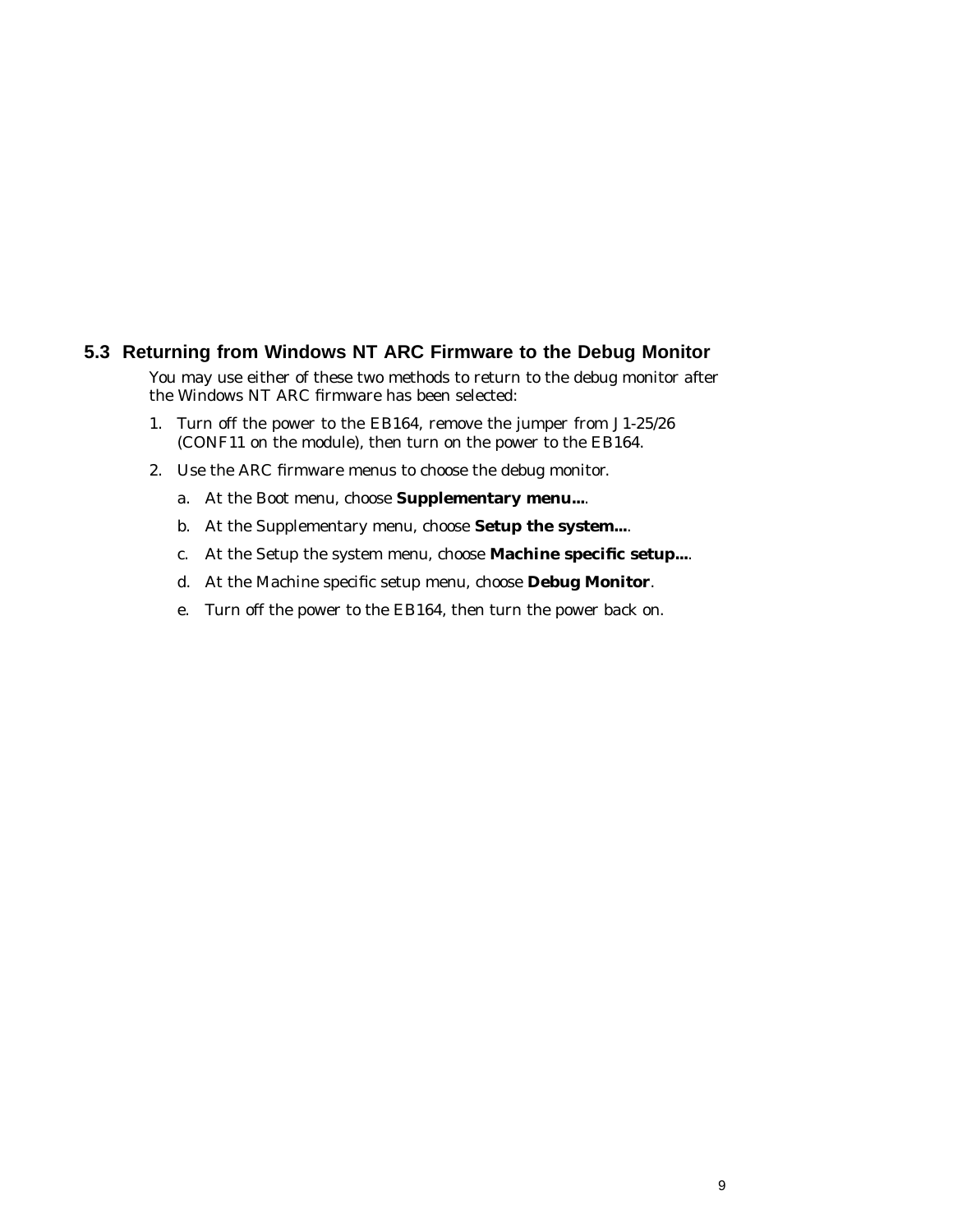# **6 EB164 Evaluation Board Design Database**

This section lists the EB164 Evaluation Board Design Kit contents, and it describes how to copy and unpack the EB164 evaluation board design database from DAT cassette and diskettes.

### **6.1 EB164 Evaluation Board Design Kit**

The EB164 Evaluation Board Design Kit contains the following:

- EB164 Evaluation Board Documentation Set (see Section 3)
- EB164 Evaluation Board Design Database provided on 3.5-inch diskettes and a 40 mm  $\times$  60 m DAT cassette
- SPICE models for Alpha microprocessors and peripheral chips

The SPICE model applicable to the EB164 evaluation board is the 21164 SPICE model. The *SPICE Models for Alpha Microprocessors and Peripheral Chips: An Application Note* is included; it provides information for design engineers who conduct Level 3 SPICE simulations. The application note contains a pin-to-model reference table for the 21164 microprocessor.

The EB164 Design Database media includes:

- Example files
- Vendor's parts list
- Schematics in PostScript files
- Gerber files
- ABEL source files (including PLD equations)

**Note**

Regardless of how you access the design database, you must have a Viewlogic Powerview 5.1 (or later) license to use it.

### **6.2 Copying and Unpacking the Hardware Design Database from the DAT Cassette**

The hardware design database provided on DAT cassette is in a tar file called eb164\_db.tar.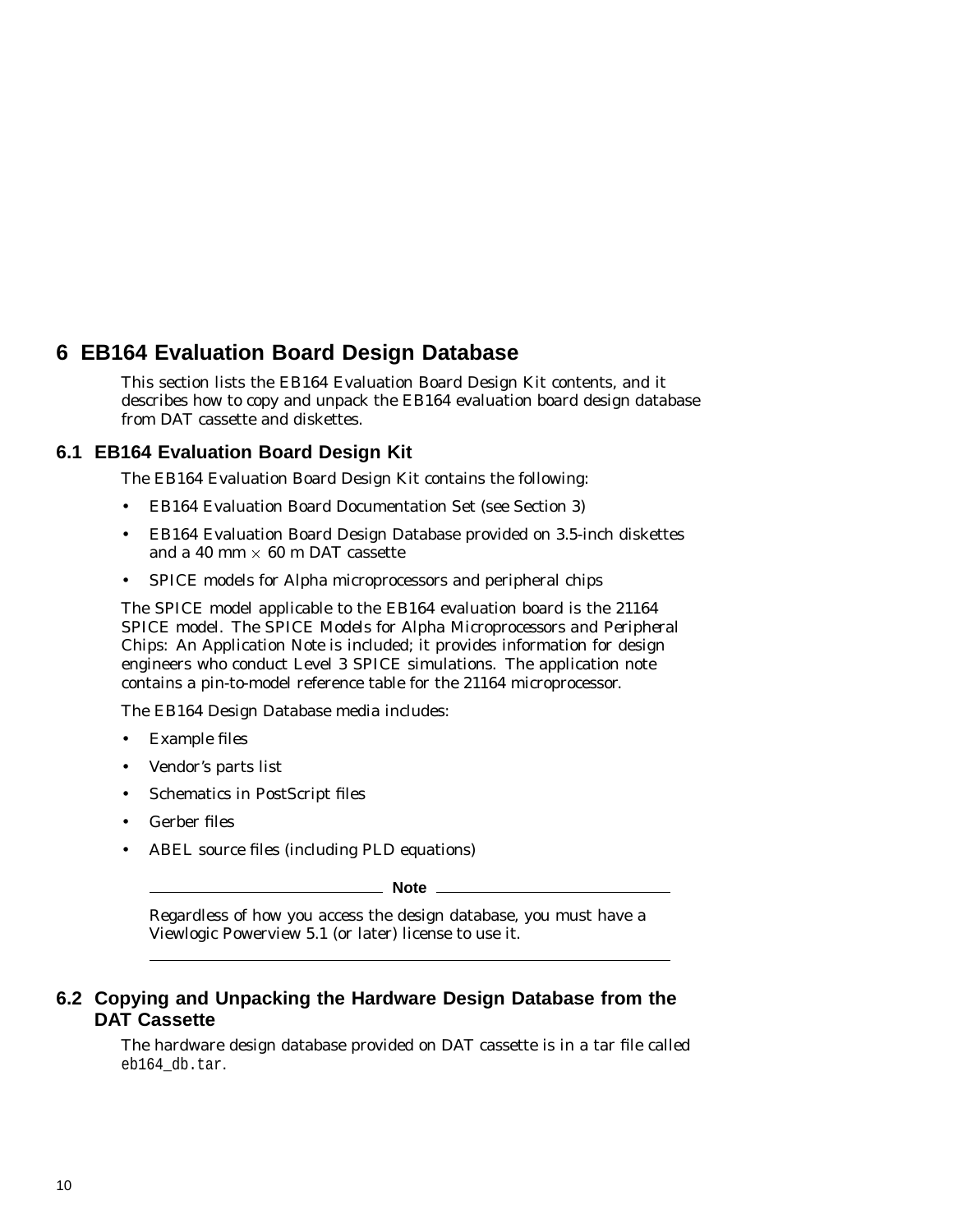To copy and unpack the tar file, follow this procedure:

1. Enter the following command to copy eb164\_db.tar from the DAT cassette to the current directory on your system:

tar xv eb164\_db.tar

2. Enter the following command to unpack the tar file:

tar xvf eb164\_db.tar

This command creates an archive area and unpacks all the files in the correct places for Viewlogic operation.

- 3. Set the archive area as the current default work area.
- 4. Include the following Viewlogic library areas in the search path:
	- builtin
	- dio (this is available with the ViewPLD option)

### **6.3 Copying and Unpacking the Hardware Design Database from the Diskettes**

The four 3.5-inch diskettes that contain the hardware design database files were archived using a public-domain compression utility. Each zip archive includes a category of design database files, which are described in the table in the following section. You can access and read these files on an industrystandard personal computer with a 3.5-inch diskette drive. Use UNZIP.EXE (included on the diskettes) to unpack the files in each archive.

#### **Files on the Diskettes**

The hardware design database diskettes contain the following files:

| <b>Archive Name</b> | <b>Archive Contents</b>                                                                                                                 | <b>Comments</b>                                                                  |
|---------------------|-----------------------------------------------------------------------------------------------------------------------------------------|----------------------------------------------------------------------------------|
| Disk 1              |                                                                                                                                         |                                                                                  |
| unzip.exe           | Utility used to decompress the<br>ZIP files.                                                                                            | This file does not need to be unpacked.                                          |
| t1 read.me          | Provides a general description of<br>the diskette contents.                                                                             | This file does not need to be unpacked.                                          |
| $eb164$ ps1.zip     | Contains all the layer plots,<br>soldermask plots, silk-screen<br>plots and solderpaste plots<br>necessary to manufacture the<br>EB164. | These files are B-size $(11 \text{ in } x \ 17 \text{ in})$<br>PostScript files. |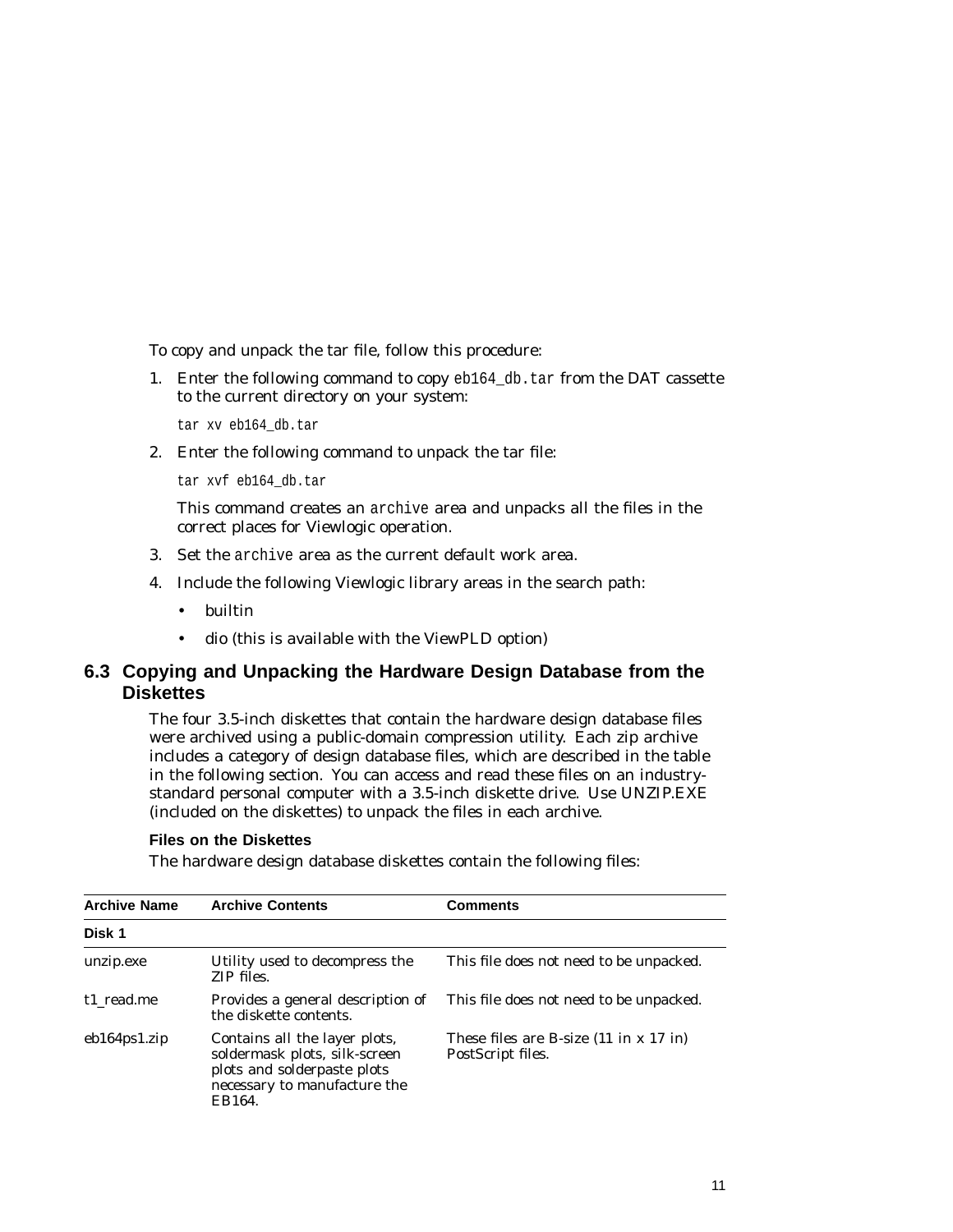| <b>Archive Name</b> | <b>Archive Contents</b>                                                                    | <b>Comments</b>                                                                                                           |
|---------------------|--------------------------------------------------------------------------------------------|---------------------------------------------------------------------------------------------------------------------------|
| Disk 2              |                                                                                            |                                                                                                                           |
| unzip.exe           | Utility used to decompress the<br>ZIP files.                                               | This file does not need to be unpacked.                                                                                   |
| t2_read.me          | Provides a general description of<br>the diskette contents.                                | This file does not need to be unpacked.                                                                                   |
| eb164ps2.zip        | Contains the unit assembly<br>drawings for the EB164.                                      | The assembly drawings provide a pictorial<br>representation of the EB164, with<br>component designations for each device. |
| eb164brd.zip        | Contains all the necessary files<br>to have the EB164 printed<br>circuit board fabricated. |                                                                                                                           |
| eb164bom.zip        | Contains the EB164 parts list.                                                             | This file references Digital part numbers.                                                                                |
| venbom.zip          | Contains the EB164 parts list.                                                             | This file references vendor part numbers.                                                                                 |
| Disk 3              |                                                                                            |                                                                                                                           |
| unzip.exe           | Utility used to decompress the<br>ZIP files.                                               | This file does not need to be unpacked.                                                                                   |
| t3 read.me          | Provides a general description of<br>the diskette contents.                                | This file does not need to be unpacked.                                                                                   |
| eb164ps.zip         | Contains the PostScript file<br>of the EB164 board-level<br>schematics.                    | These files are provided for information.<br>You can create the same files by using the<br>database provided.             |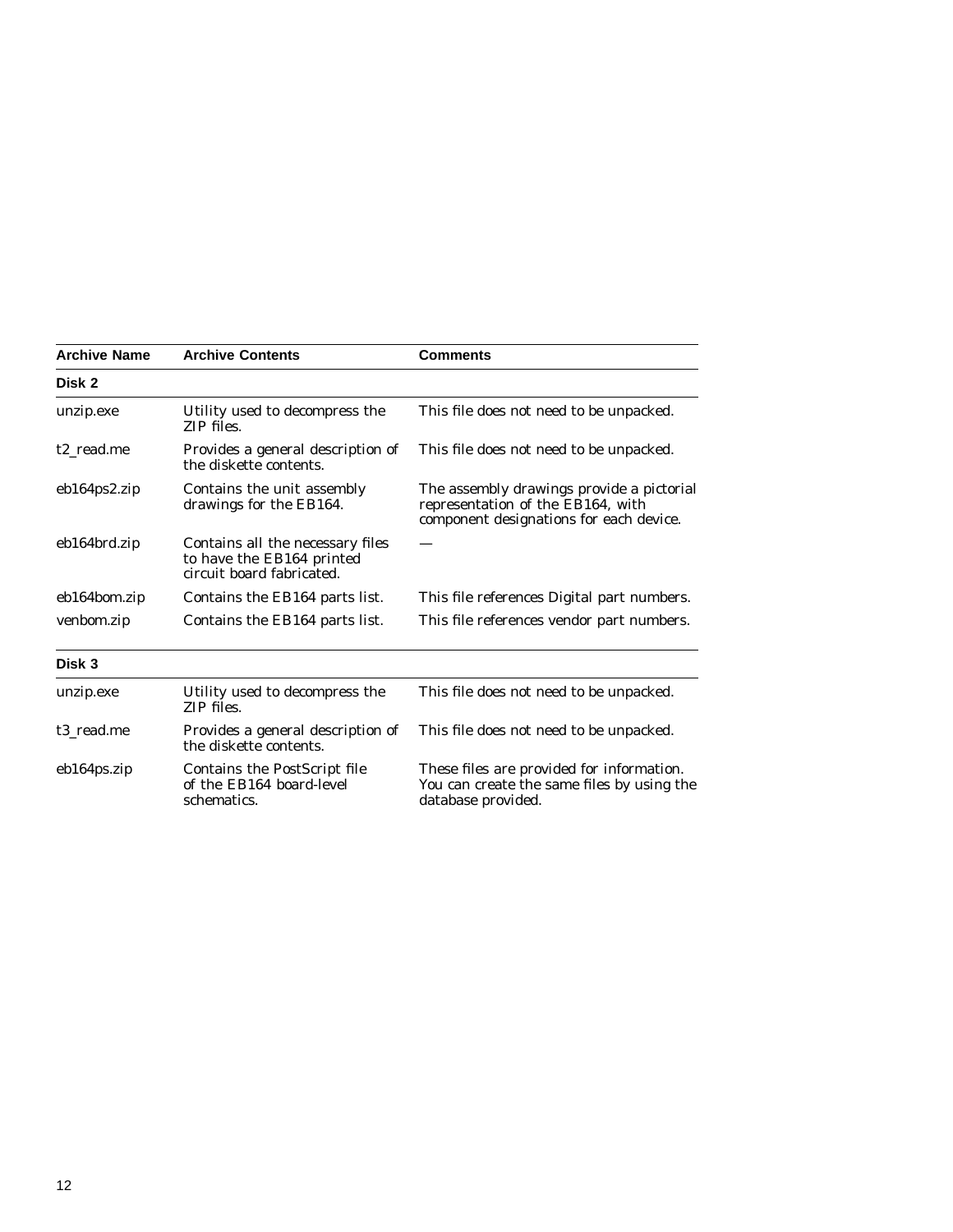| <b>Archive Name</b> | <b>Archive Contents</b>                                                                                                           | <b>Comments</b>                                                                                                                                                   |
|---------------------|-----------------------------------------------------------------------------------------------------------------------------------|-------------------------------------------------------------------------------------------------------------------------------------------------------------------|
| Disk 4              |                                                                                                                                   |                                                                                                                                                                   |
| unzip.exe           | Utility used to decompress the<br>ZIP files.                                                                                      | This file does not need to be unpacked.                                                                                                                           |
| t4 read.me          | Provides a general description of<br>the diskette contents. These files<br>were generated with Powerview<br><b>Version 5.1.1.</b> | This file does not need to be unpacked.                                                                                                                           |
| eb164pal.zip        | Contains the industry-standard<br>JEDEC files that were used to<br>program all the PAL components<br>and MACH devices.            | These files are not needed to simulate<br>and are included only to provide you<br>with the ability to re-create all of the<br>programmable devices on the module. |
| eb164sch.zip        | Contains schematic files for<br>the EB164 Viewlogic schematic<br>database.                                                        | Copy this file to the /SCH Viewlogic<br>database subdirectory.                                                                                                    |
| eb164sym.zip        | Contains symbol files for the<br>EB164 Viewlogic schematic<br>database.                                                           | Copy this file to the /SYM Viewlogic<br>database subdirectory.                                                                                                    |
| eb164xrf.zip        | Contains the cross-reference<br>file for the EB164 Viewlogic<br>schematic database.                                               |                                                                                                                                                                   |
| eb164wir.zip        | Contains all the wirelist files.                                                                                                  | Copy this file to the /WIR Viewlogic<br>database subdirectory.                                                                                                    |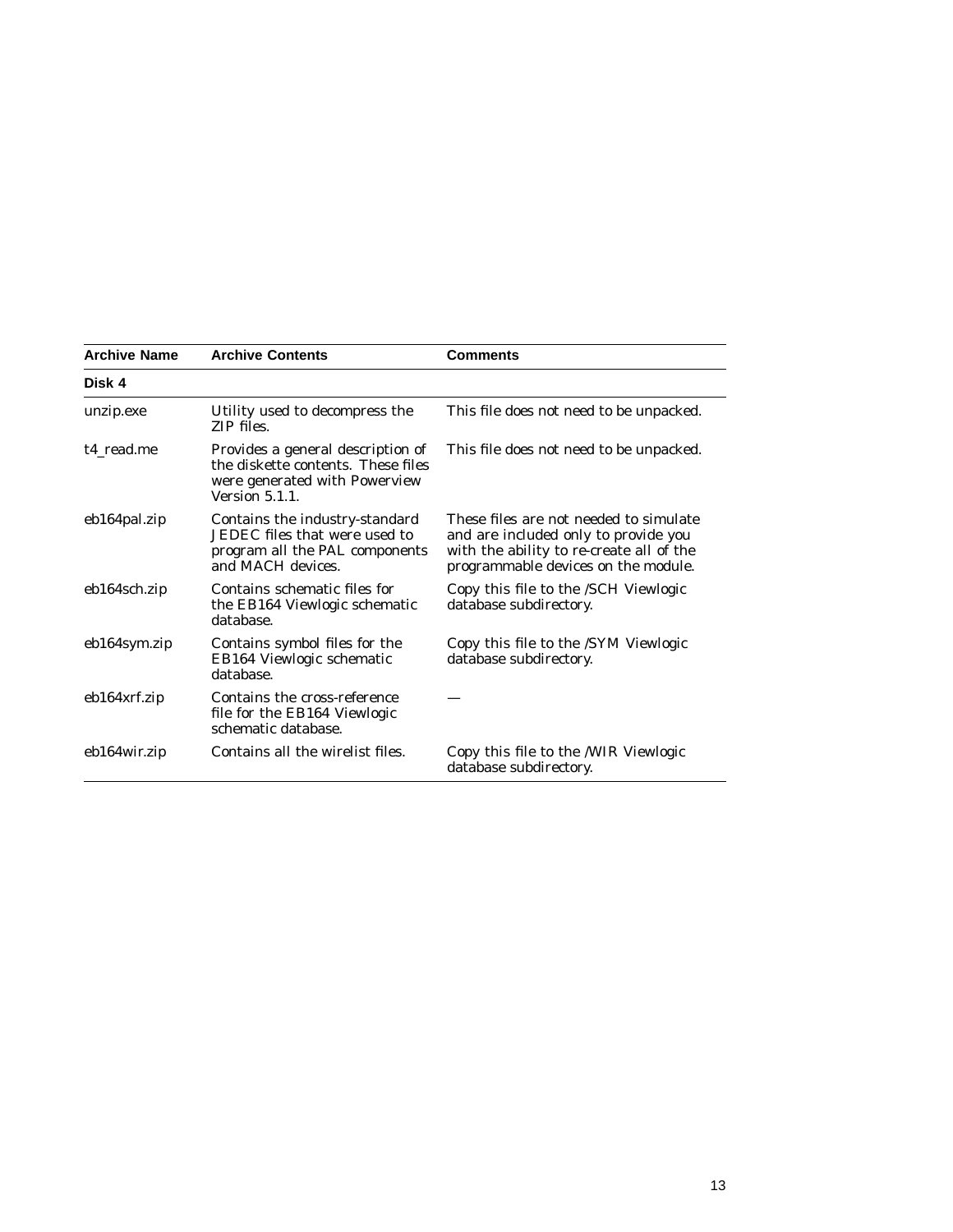# **7 Alpha Evaluation Boards Software Developer's Kit**

The Alpha Evaluation Boards Software Developers Kit is supplied on CD–ROM and includes the following:

- Software tools for use with an Alpha Windows NT or Digital UNIX host system
- Debug monitor source files
- Sample PALcode source files
- SROM power-up code source files

The following documentation is provided as part of the kit.

- *Alpha Microprocessors Evaluation Board Debug Monitor User's Guide*
- *Alpha Microprocessors Evaluation Board Software Design Tools User's Guide*
- *Alpha Microprocessors SROM Mini-Debugger User's Guide*
- *Alpha Evaluation Boards Software Developer's Kit Read Me First*
- *PALcode for Alpha Microprocessors System Design Guide*

Refer to the *Alpha Evaluation Boards Software Developer's Kit Read Me First* for installation instructions.